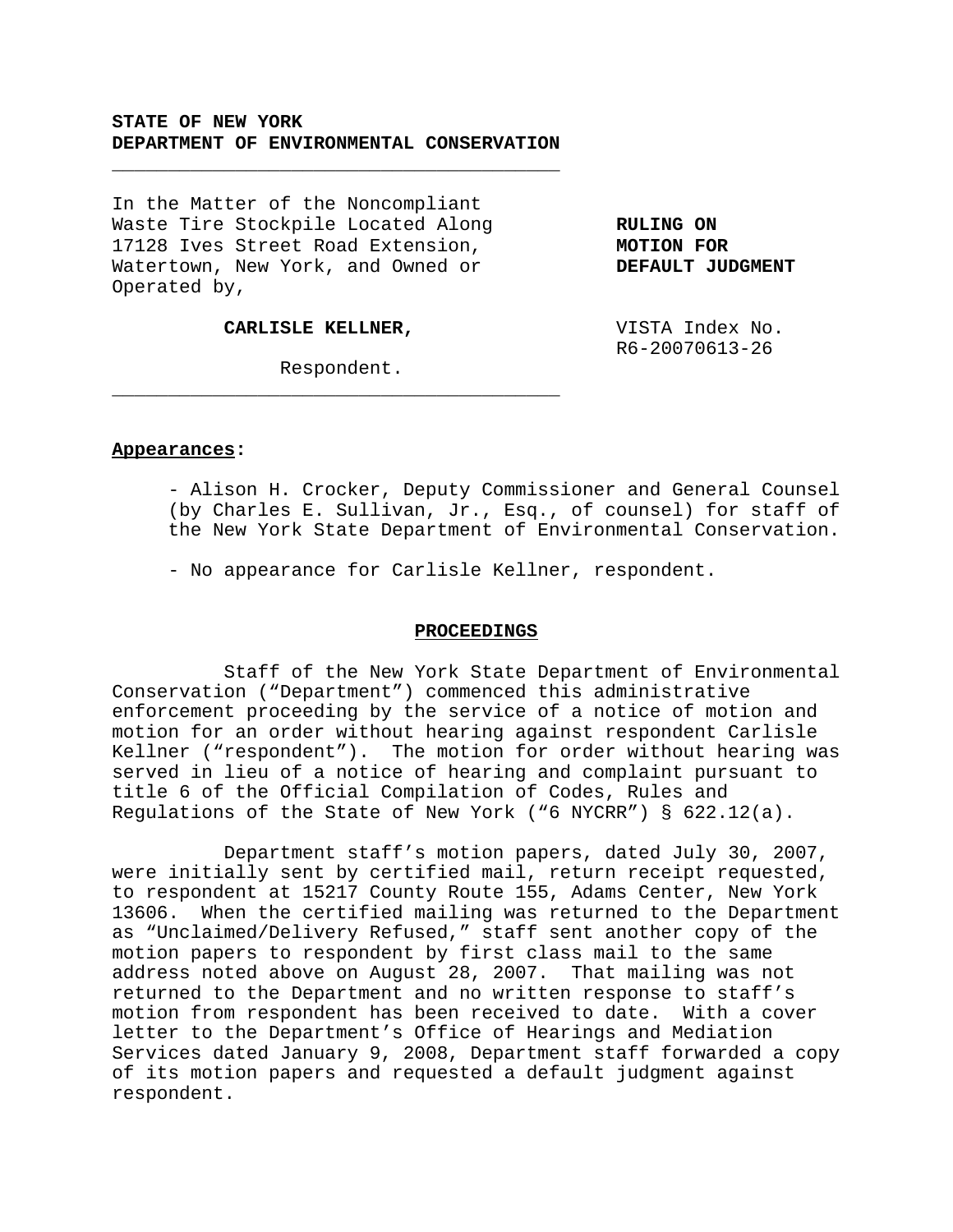## **Charges Alleged**

Department staff's July 30, 2007 motion alleges that, since at least May 30, 2006, respondent has owned or operated a solid waste management facility having more than 1,000 waste tires without a permit in violation of article 27, title 7 of the Environmental Conservation Law ("ECL") and 6 NYCRR part 360, on property located at 17128 Ives Street Road Extension, Watertown (Jefferson County), New York, having Jefferson County Tax Map Parcel No. 90.19-1-9 (the "facility" or "site").<sup>1</sup> Specifically, Department staff charged that:

A. Respondent violated 6 NYCRR 360-1.7(a)(1) and 360-13.1(b) since at least May 30, 2006 because respondent has never received a solid waste management facility permit to operate the waste storage facility on the site;

B. Respondent violated the provisions of 6 NYCRR 360-13.3(a) since at least May 30, 2006 because respondent operated the site without receiving the Department's approval for any of the following required plans:

> 1. A site plan that specifies the waste tire facility's boundaries, utilities, topography and structures;

2. A monitoring and inspection plan which addresses such matters as the readiness of fire-fighting equipment and the integrity of the security system;

3. A closure plan that identifies the steps necessary to close the facility;

4. A contingency plan;

5. A storage plan that addresses the receipt and handling of all waste tires and solid waste to, and from, the facility;

6. A vector control plan that provides all waste

<sup>&</sup>lt;sup>1</sup> See http://www.co.jefferson.ny.us/pdfs/watertown\_roll.pdf at p. 195. This public website indicates that, as of 2007, respondent is the current owner of 6.0 acres of property described as a "Junkyard" located at 17128 Ives Street Road in Watertown, having Jefferson County Tax Map Parcel No. 90.19-1-9, and that his current mailing address is 15217 County Route 155, Adams Center, New York 13606.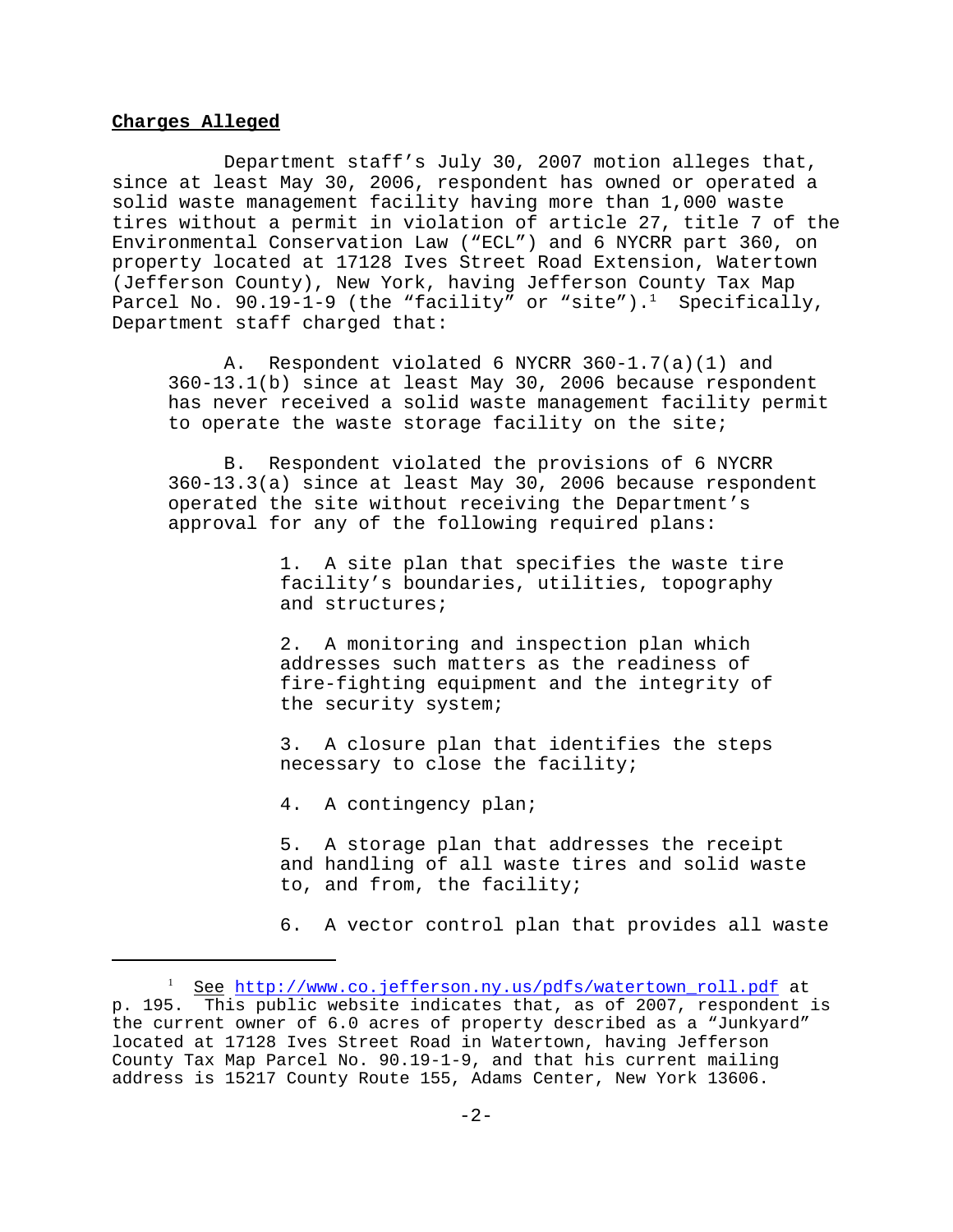tires be maintained in a manner which limits mosquito breeding potential and other vectors; and

C. Respondent violated the provisions of 6 NYCRR 360-13.3(a) since at least May 30, 2006 because respondent operated the site without a Department-approved operation and maintenance manual covering the site's activities.

## **Relief Sought**

Department staff's motion maintains that no material issues of fact exist and that the Department is entitled to judgment as a matter of law for the violations alleged. Accordingly, Department staff requests that the Commissioner issue an order finding that:

A. Respondent owns or operates the site;

B. The site is a solid waste management facility;

C. Respondent violated the aforementioned provisions of law since at least May 30, 2006; and

D. As a result of the violations described in staff's motion, respondent owns or operates a noncompliant waste tire stockpile as defined by ECL 27-1901(6).

Additionally, Department staff requests that the Commissioner issue an order directing respondent to:

I. Immediately stop allowing any waste tires to come onto the site in any manner or method or for any purpose, including but not limited to nor exemplified by, acceptance, sufferance, authorization, deposit, or storage;

II. Remove all tires from the site and dispose of them in compliance with 6 NYCRR part 360 within six months after the effective date of the Commissioner's order;

III. Submit to the Department a written report on the removal and disposal of waste tires from the site no later than five calendar days after all such waste tires have been removed from the site and properly disposed of, or no later than five calendar days after six months after the effective date of the Commissioner's order, whichever is earlier;

IV. Pay an assessed penalty of \$15,000, the obligation to pay \$5,000 thereof being due and owing thirty (30) days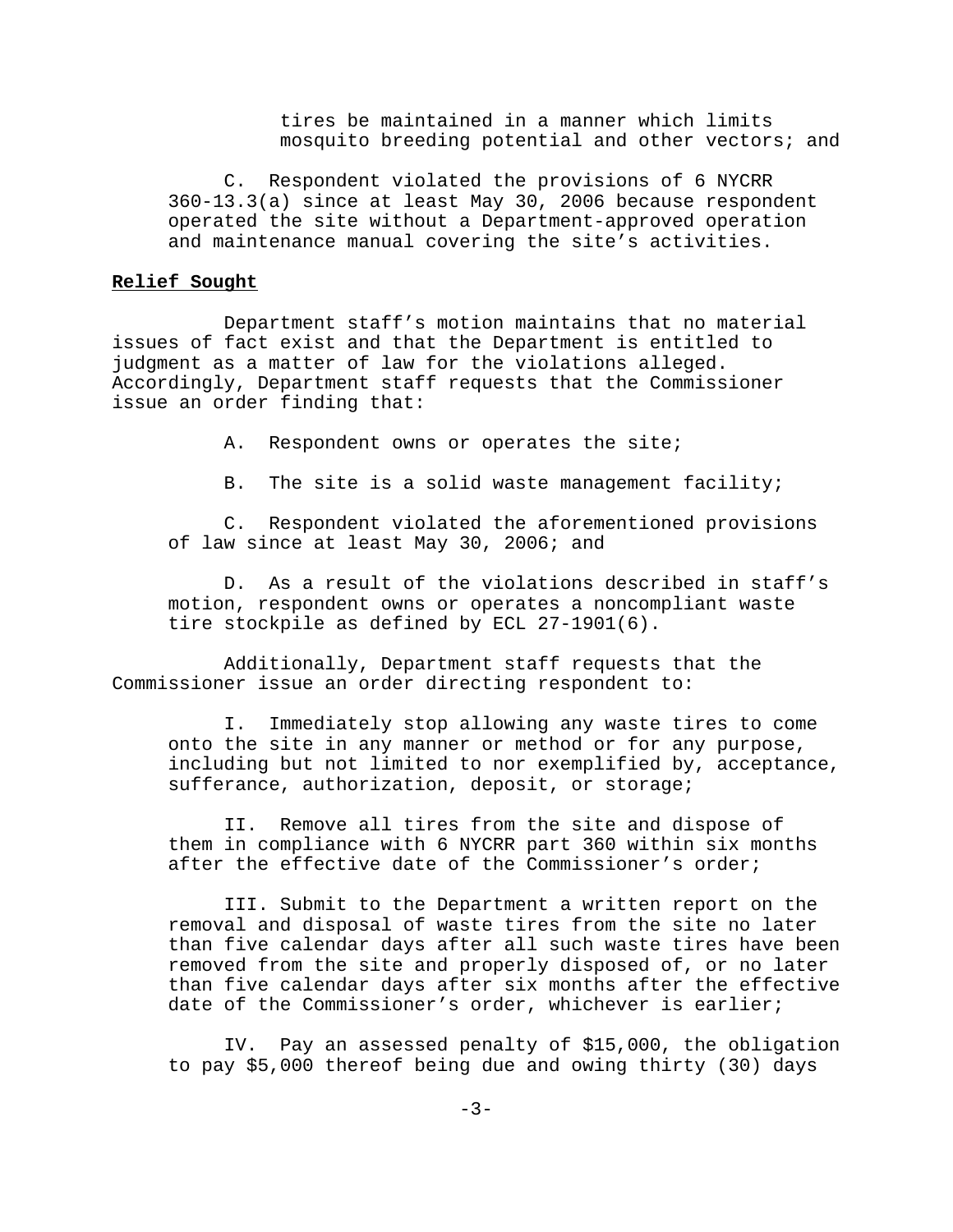after the effective date of the Commissioner's order, and the obligation to pay the remaining \$10,000 being suspended for as long as respondent strictly and fully complies with all terms of the Commissioner's order (and should respondent strictly and fully comply with all terms of the Commissioner's order, then \$9,000 of the assessed penalty shall be remitted upon completion of all terms of the order);

V. Upon respondent's violation of the Commissioner's order, to fully cooperate with the State and refrain from any activities that interfere with the State, its employees, contractors, or agents in the event that the State is required to assume responsibility for the abatement of the waste tire stockpiles at the site; and

VI. Undertake such other and further actions as may be determined to be appropriate.

## **Papers Reviewed**

Department staff's motion is brought pursuant to 6 NYCRR 622.12(a), which provides that "[i]n lieu of or in addition to a notice of hearing and complaint, the department staff may serve, in the same manner, a motion for order without hearing together with supporting affidavits reciting all the material facts and other available documentary evidence." Accompanying staff's motion is an attorney brief of Department staff counsel Charles E. Sullivan, Jr., Esq., also dated July 30, 2007, in support of the motion for order without hearing.

Attached as exhibits to the Department's motion are the following: (1) a copy of a deed dated May 15, 1994, from Leland G. Kellner to respondent Carlisle W. Kellner for real property located at 17128 Ives Street Road Extension, Watertown (Jefferson County), New York (Exhibit "A"); and (2) the affidavit of Edward Blackmer, P.E., Environmental Engineer III, Division of Solid and Hazardous Materials, in the Department's Region 6 office, sworn to July 26, 2007 (Exhibit "B") ("Blackmer Affidavit").

Included with the Blackmer Affidavit (Exhibit "B") are three numbered attachments. Attachment "1" to the Blackmer Affidavit consists of six separate color photographs captioned "Photographs of waste tires on the Site on May 30, 2006 contained in Region 6 solid waste file for the Site." Attachment "2" to the Blackmer Affidavit consists of six separate color photographs captioned "Photographs of waste tires on the Site on April 10, 2007 all photographs taken by Gary McCullouch, P.E. in the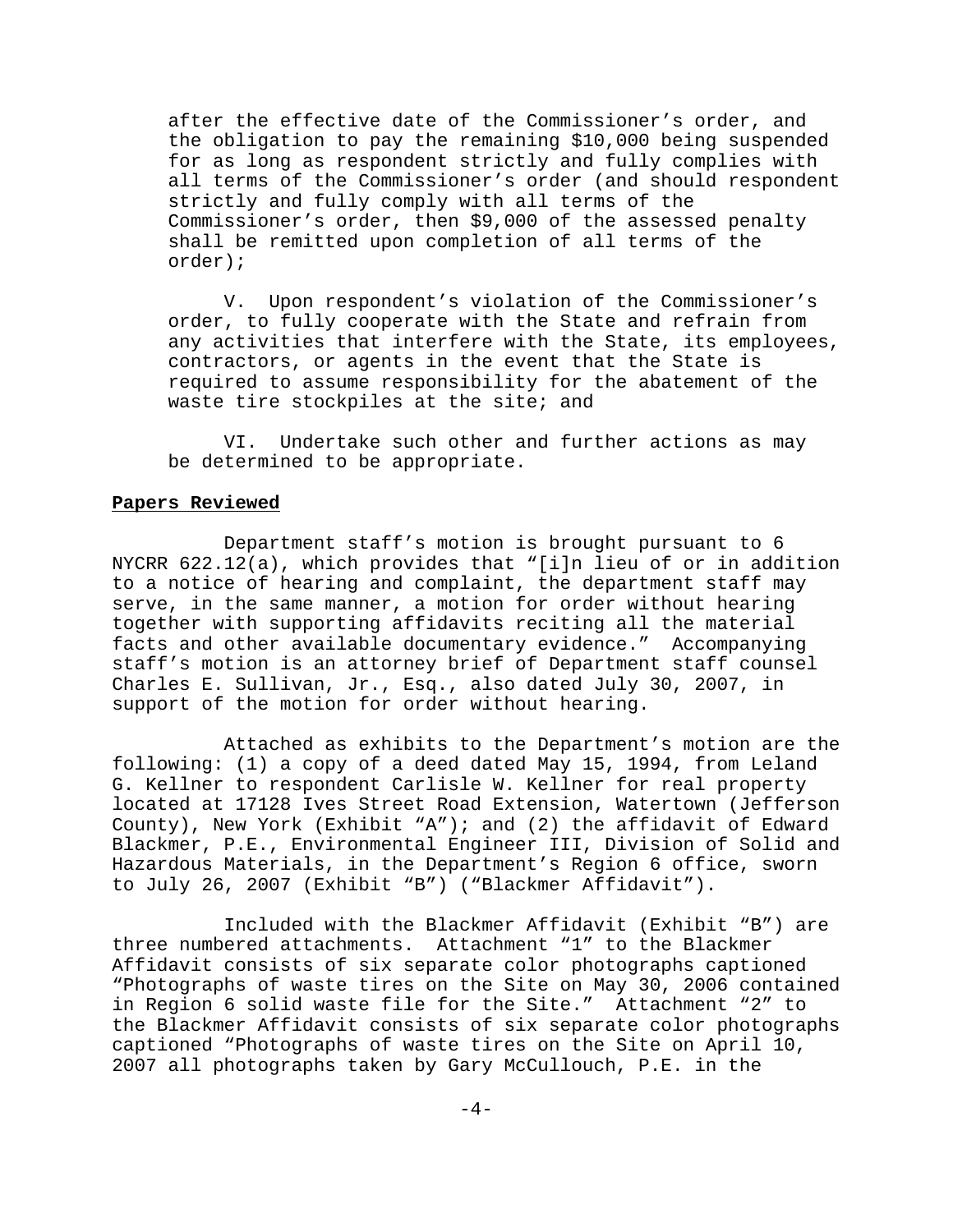presence of Edward Blackmer, P.E." Attachment "3" to the Blackmer Affidavit is a one-page table of information captioned "Waste Tire Fires Occurring in New York Since 1989."

Also accompanying staff's motion is an affirmation captioned "Service Brief" of Department staff counsel Charles E. Sullivan, Jr., Esq., dated January 9, 2008 ("Sullivan Affirmation"). The Sullivan Affirmation describes the methods Department staff utilized to attempt serving its motion papers upon respondent in this matter, initially by certified mail and then by first class mail. As evidence of this, the Sullivan Affirmation includes four supporting exhibits, identified by numbers "1" through "4."

Exhibit "1" is an affidavit of service of Drew A. Wellette, Division of Environmental Enforcement, in the Department's Central Office, sworn to July 30, 2007, attesting to the mailing of staff's notice of motion and motion for order without hearing to respondent, by certified mail, on July 30, 2007. Exhibit "2" is the Department's certified mailing envelope for staff's July 30, 2007 notice of motion and motion for order without hearing in this matter. The envelope indicates that the U.S. Postal Service attempted to deliver the certified mailing to respondent at 15217 County Route 155, Adams Center, New York 13606, on three separate occasions: August 1, 6, and 16, 2007. When this envelope was not successfully delivered to respondent, it was stamped with the notation "Unclaimed/Delivery Refused" by the U.S. Postal Service and was returned to the Department's Central Office on August 27, 2007.

Exhibit "3" is another affidavit of service of Drew A. Wellette, sworn to August 28, 2007, attesting to the mailing of staff's July 30, 2007 notice of motion and motion for order without hearing to respondent, by first class mail, on August 28, 2007. Staff's notice of motion and motion for order without hearing were again sent to respondent at 15217 County Route 155, Adams Center, New York 13606. Exhibit "4" is a copy of the July 30, 2007 cover letter of Department staff attorney Charles E. Sullivan, Jr., Esq., to respondent, along with a copy of staff's notice of motion and motion for order without hearing in this proceeding, both dated July 30, 2007.

The Sullivan Affirmation avers that, as of January 9, 2008, the copy of the July 30, 2007 notice of motion and motion for order without hearing sent by staff to respondent by first class mail on August 28, 2007 has not been returned to the Department (see Sullivan Affirmation, ¶ 4.B.). The Sullivan Affirmation contends that staff's method of serving the motion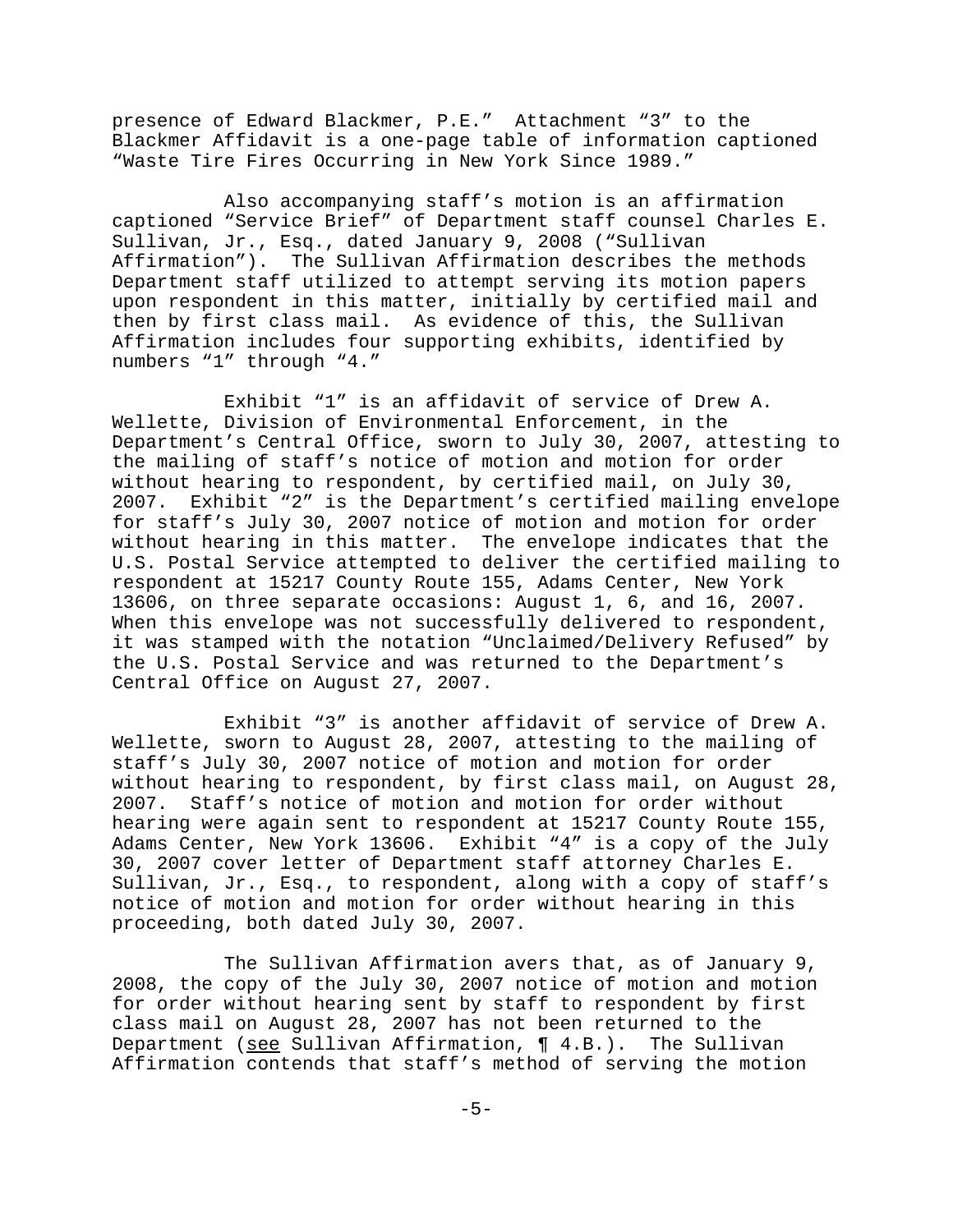papers in this case as described above is proper and satisfies constitutional due process notice requirements in accordance with holdings in Harner v Tioga, 5 NY3d 136 (2005) and Matter of GSI of Virginia, Inc., Order, May 31, 2007 (see Sullivan Affirmation, ¶ 4.B.). According to the Sullivan Affirmation, respondent has failed to file any response to staff's motion for order without hearing or had any contact with the Department and, therefore, staff is entitled to a default judgment pursuant to 6 NYCRR 622.15 (see id. at ¶ 5.B.).

The basis of staff's request for default judgment, as set forth in the Sullivan Affirmation, is respondent's failure to file a response to staff's July 30, 2007 motion for order without hearing (see id.). Department staff's submissions which accompany its motion, indicate that a copy of the notice of motion and motion for order without hearing with supporting papers, as described herein, was sent by first class mail to respondent at 15217 County Route 155, Adams Center, New York 13606, on August 28, 2007, following previous attempts to serve such papers upon respondent at that address by certified mail.

## **FINDINGS OF FACT**

Based upon the papers submitted on this motion, the undisputed facts determinable as a matter of law are as follows:

1. On July 30, 2007, Department staff sent a notice of motion and motion for order without hearing, both dated July 30, 2007, in Department Case No. R6-20070613-26 to respondent at 15217 County Route 155, Adams Center, New York 13606 by certified mail, return receipt requested (see Sullivan Affirmation, Exhibits  $"1"$ ,  $"2"$  and  $"4"$ ).

2. On August 1, 6, and 16, 2007, the U.S. Postal Service attempted to serve Department staff's July 30, 2007 notice of motion and motion for order without hearing in this case upon respondent at 15217 County Route 155, Adams Center, New York 13606 by certified mail, return receipt requested (see id. at Exhibit "2").

3. When Department staff's July 30, 2007 motion was not successfully delivered to respondent by certified mail at 15217 County Route 155, Adams Center, New York 13606 after multiple attempts, the envelope containing the motion papers was stamped with the notation "Unclaimed/Delivery Refused" by the U.S. Postal Service and was returned to the Department's Central Office on August 27, 2007 (see id.).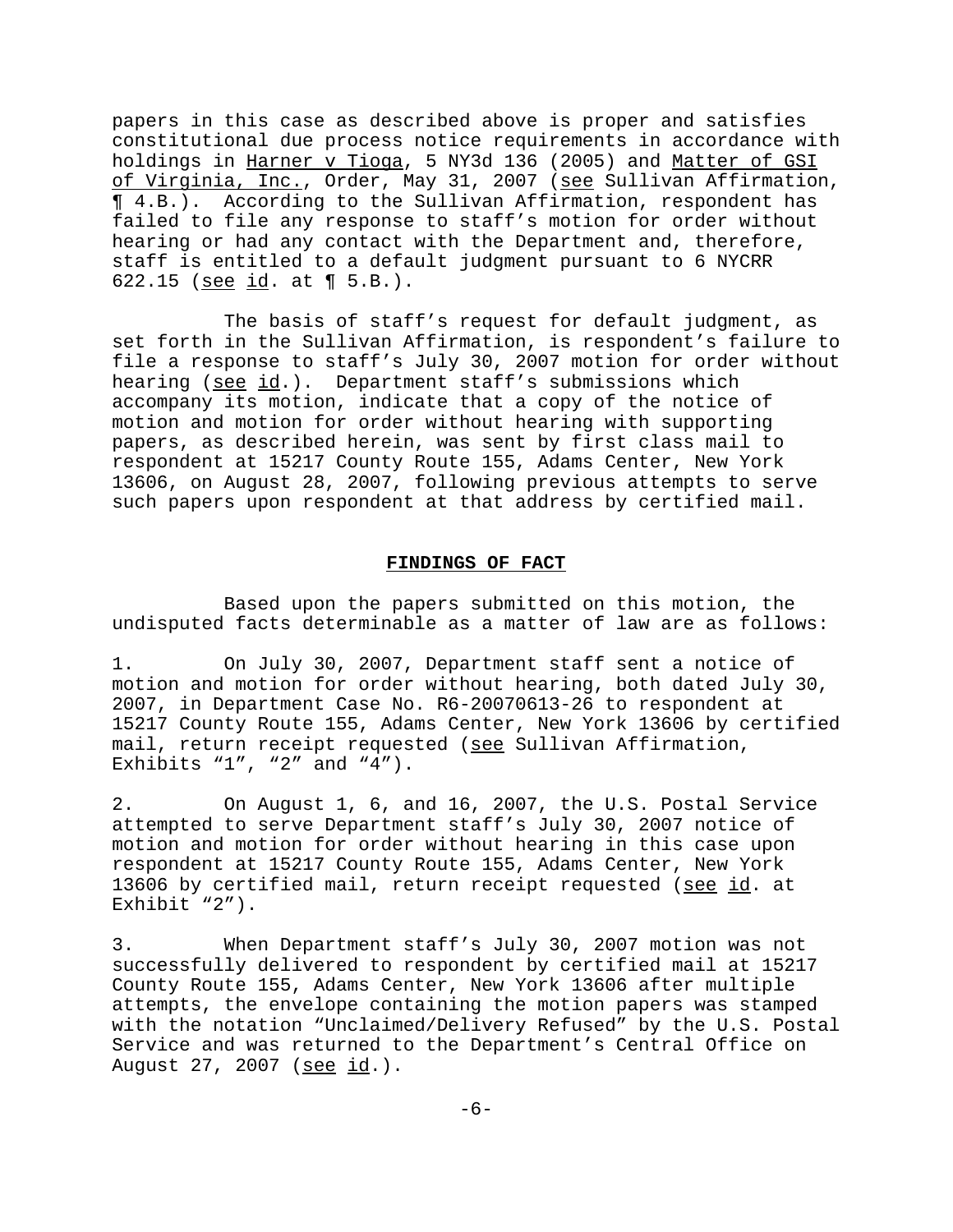4. On August 28, 2007, Department staff sent its July 30, 2007 notice of motion and motion for order without hearing in this case to respondent at 15217 County Route 155, Adams Center, New York 13606 by first class mail (see id. at Exhibit "3").

5. With respect to the July 30, 2007 notice of motion and motion for order without hearing, staff contends that the time for respondent to serve a response, following the mailing of its motion papers on August 28, 2007, expired on September 23, 2007. As of January 9, 2008, respondent had not submitted any response to staff's motion or had any contact with the Department (see id. at ¶ 5.B.).

## **DISCUSSION**

## **Nature of the Motion**

Department staff maintains that it properly served the July 30, 2007 motion for order without hearing in lieu of a complaint, and respondent has failed to file a timely, or any, response to the motion (see 6 NYCRR 622.12[a]). Department staff contends that respondent's failure to respond or otherwise appear in this action entitles it to a default judgment pursuant to 6 NYCRR 622.15. Thus, this motion will be treated as one seeking a default judgment pursuant to 6 NYCRR 622.15.

Pursuant to 6 NYCRR 622.15(b), staff's default motion must contain the following:

- 1. proof of service upon the respondent of the notice of hearing and complaint or such other document which commenced the proceeding; and
- 2. proof of the respondent's failure to appear or failure to file a timely answer; and
- 3. a proposed order.

#### **Proof of Service**

In accordance with the Department's uniform enforcement regulations, staff may commence an administrative enforcement proceeding by service of a motion for order without hearing (in lieu of or in addition to a notice of hearing and complaint) (see 6 NYCRR 622.12[a]). Service of a notice of motion for order without hearing, which serves as the complaint in this matter, "must be by personal service consistent with the CPLR or by certified mail" ( $\frac{\text{see}}{\text{See}}$  6 NYCRR 622.3[a][3]).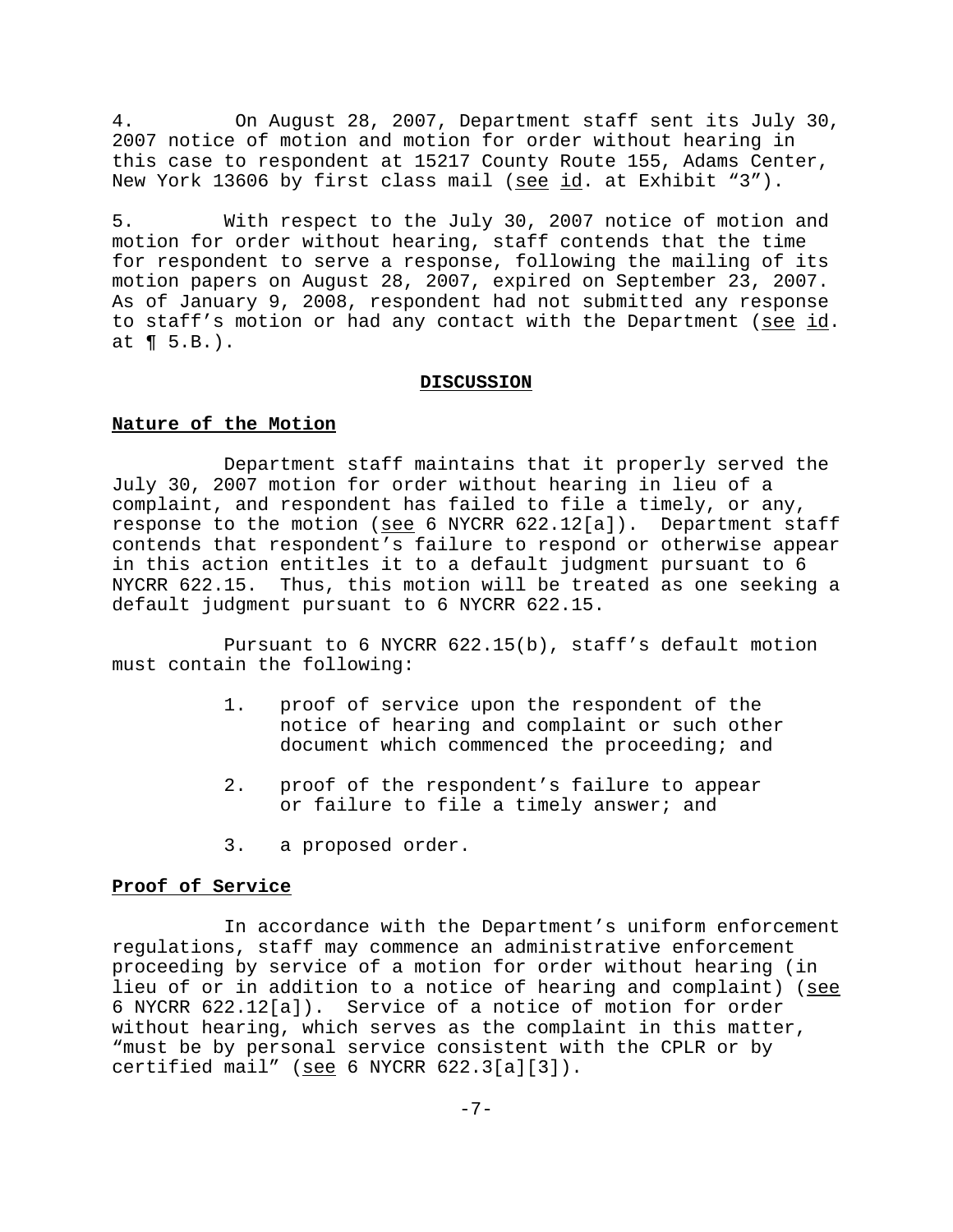As part of its motion for order without hearing, Department staff must file proof of service of the motion and supporting papers upon respondent with the Chief Administrative Law Judge ("ALJ") of the Department's Office of Hearings and Mediation Services (see 6 NYCRR 622.12[a]). A respondent's failure either to respond to or otherwise answer staff's motion constitutes a default (see 6 NYCRR 622.12[b]). Under those circumstances, Department staff may move for a default judgment.

As appears from the Sullivan Affirmation (and Exhibits attached thereto), Department staff initially attempted to serve its notice of motion and motion for order without hearing in this proceeding on July 30, 2007 by mailing copies of same via certified mail, return receipt requested, to respondent at 15217 County Route 155, Adams Center, New York 13606 (see Sullivan Affirmation, Exhibits "1", "2" and "4"). $^2$  This method of service would be consistent with the provisions of 6 NYCRR 622.3(a)(3). The Sullivan Affirmation notes, and Exhibit "2" demonstrates, that the U.S. Postal Service made several attempts to deliver staff's July 30, 2007 motion papers to respondent at 15217 County Route 155, Adams Center, New York 13606 by certified mail, return receipt requested (see id., Exhibit "2").

When those delivery attempts failed, the envelope containing staff's motion papers was stamped with the notation "Unclaimed/Delivery Refused" by the U.S. Postal Service and was returned to the Department's Central Office on August 27, 2007 (see id.). As a result, the Sullivan Affirmation avers that Department staff then sent its July 30, 2007 notice of motion and motion for order without hearing to respondent at 15217 County Route 155, Adams Center, New York 13606, by first class mail on August 28, 2007 (see id., Exhibit "3"). The Sullivan Affirmation contends that this method of service is acceptable here, relying upon Harner v Tioga, 5 NY3d 136 (2005) and Matter of GSI of Virginia, Inc., Order, May 31, 2007 (see Sullivan Affirmation, ¶ 4.B.).

I disagree. As 6 NYCRR 622.3[a][3] clearly states, service of a notice of motion for order without hearing:

> "must be by personal service consistent with the CPLR or by certified mail. Where service is by certified mail, service shall be complete when

 $^2$  This address is consistent with the tax assessment information for the ownership of the subject property as referenced on the pertinent Jefferson County website (see fn 1 herein).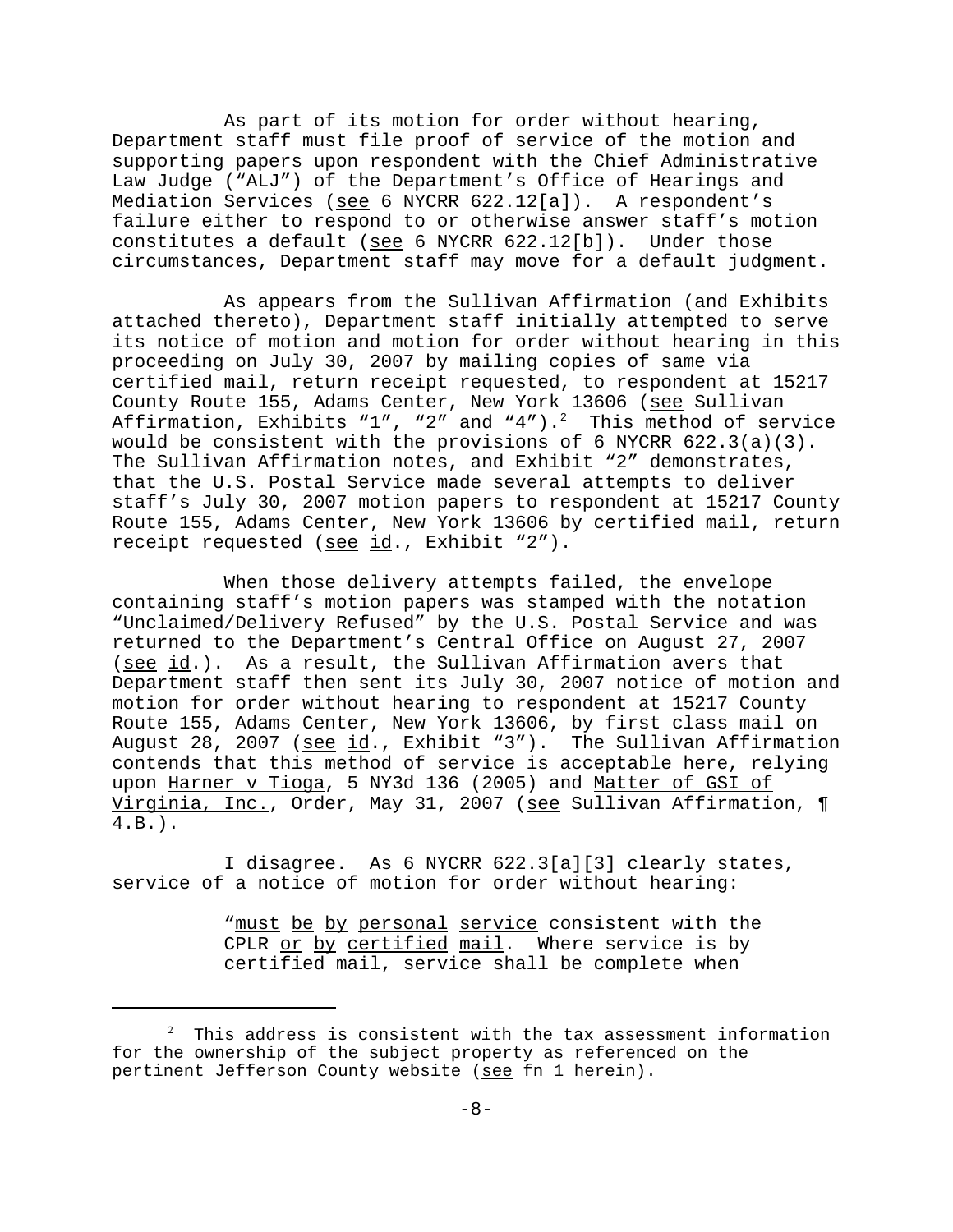the notice of [motion for order without hearing] is received. If personal service and service by certified mail is impracticable, upon application by the staff the ALJ may provide for an alternative method of service consistent with CPLR section 308.5" (see 6 NYCRR 622.3[a][3]) (emphasis added).

In this proceeding, when the certified mailing of the July 30, 2007 motion for order without hearing was stamped "Unclaimed/Delivery Refused" and subsequently returned to the Department, staff followed that by sending its motion papers to respondent by first class mail which was not returned. However, staff's motion does not indicate that personal service of its motion papers upon respondent was ever attempted prior to the use of first class mail, nor does it explain why personal service upon respondent was, or would be, "impracticable" here (see 6 NYCRR 622.3[a][3]). Furthermore, staff did not make an application for use of an alternative method of service in this proceeding when the certified mailing attempts failed (see id.).

Department staff notes correctly that the Court of Appeals has upheld service by ordinary first class mail in circumstances where certified mail was returned "Unclaimed" as satisfying constitutional due process notice requirements. In Harner v County of Tioga, 5 NY3d 136 (2005), notices of foreclosure proceedings commenced by the County sent to the property owner's address appearing in the tax rolls by certified mail pursuant to Real Property Tax Law §  $1125(1)(a)^3$  were returned marked "Unclaimed," but ordinary mailings to that address were not returned.

> "Only the certified mailings were returned as 'unclaimed,' which for purposes of the Postal Service means that the '[a]ddresee abandoned or failed to call for [the] mail'. . . Given the implication of such endorsement -- which does not on its face indicate that an address is invalid as the notation 'undeliverable' implies -- and that none of the first class mailings were returned, the County reasonably believed that Harner was attempting to avoid notice by ignoring the certified mailings" (see id. at 140-141) (citation omitted).

 $^3$  Real Property Tax Law § 1125(1)(a) authorizes notice of commencement of a proceeding thereunder by first class mail.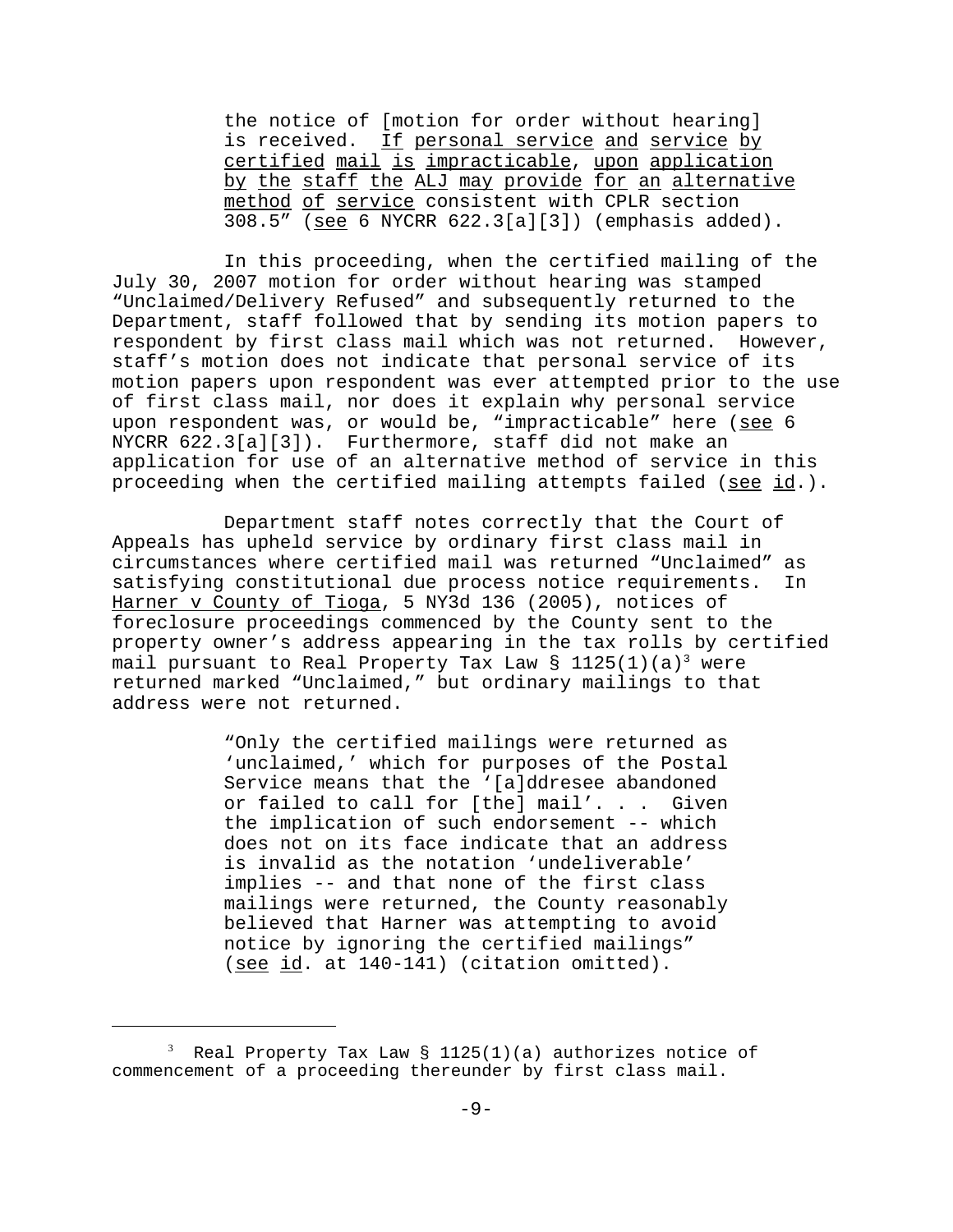In that case, the Court of Appeals found a difference between a mailing being returned by the Postal Service marked as "Undeliverable" and one marked as "Unclaimed" (see Harner, supra, at 140-141). The former connotes an invalid address while the latter implies avoidance of a properly addressed mailing. Under the circumstances of that case, the Court of Appeals upheld the service of papers commencing a Real Property Tax Law proceeding by first class mail as satisfying due process when service by certified mail had failed (see id. at 140).

However, in contrast to the provisions of Real Property Tax Law § 1125(1)(a), the Department's regulations do not authorize commencement of an enforcement proceeding by first class mail; commencement "must be by personal service consistent with the CPLR or by certified mail" unless an alternative method is provided by the ALJ "upon application by" Department staff (see 6 NYCRR 622.3[a][3]) (emphasis added). In this case, it does not appear from staff's papers that it attempted to serve its July 30, 2007 motion upon respondent in person at any time, nor did staff make an application for an alternative method of service of its motion prior to requesting a default judgment against respondent.

In a prior Department enforcement matter involving a similar question of service, the Acting Commissioner cautioned staff "that in the future, however, an application for an alternative method of service should be made to the ALJ prior to its use" (see Matter of Mario Pugliese, Order of the Acting Commissioner, June 8, 2005) (emphasis added) (holding that staff's use of registered mail for service upon a respondent in Canada was "the functional equivalent of the certified mail method of service authorized by the Department's regulations" where use of certified mail was not available in Canada). $4$ 

Moreover, the facts and circumstances in the other case cited by Department staff in support of its argument of proper service in this proceeding, Matter of GSI of Virginia, Inc., Order, May 31, 2007, are easily distinguishable here. In that Department enforcement proceeding, respondent was a defunct nondomiciliary corporation, formerly incorporated in the Commonwealth of Virginia, that was the record owner of real property located in Syracuse (Onondaga County), New York. Due to

<sup>4</sup> Additionally, proof of receipt of the documents that commenced the proceeding was independently established by a letter from Canada Post confirming their delivery date, and by respondent's own admission to Department staff of their receipt (see Matter of Mario Pugliese).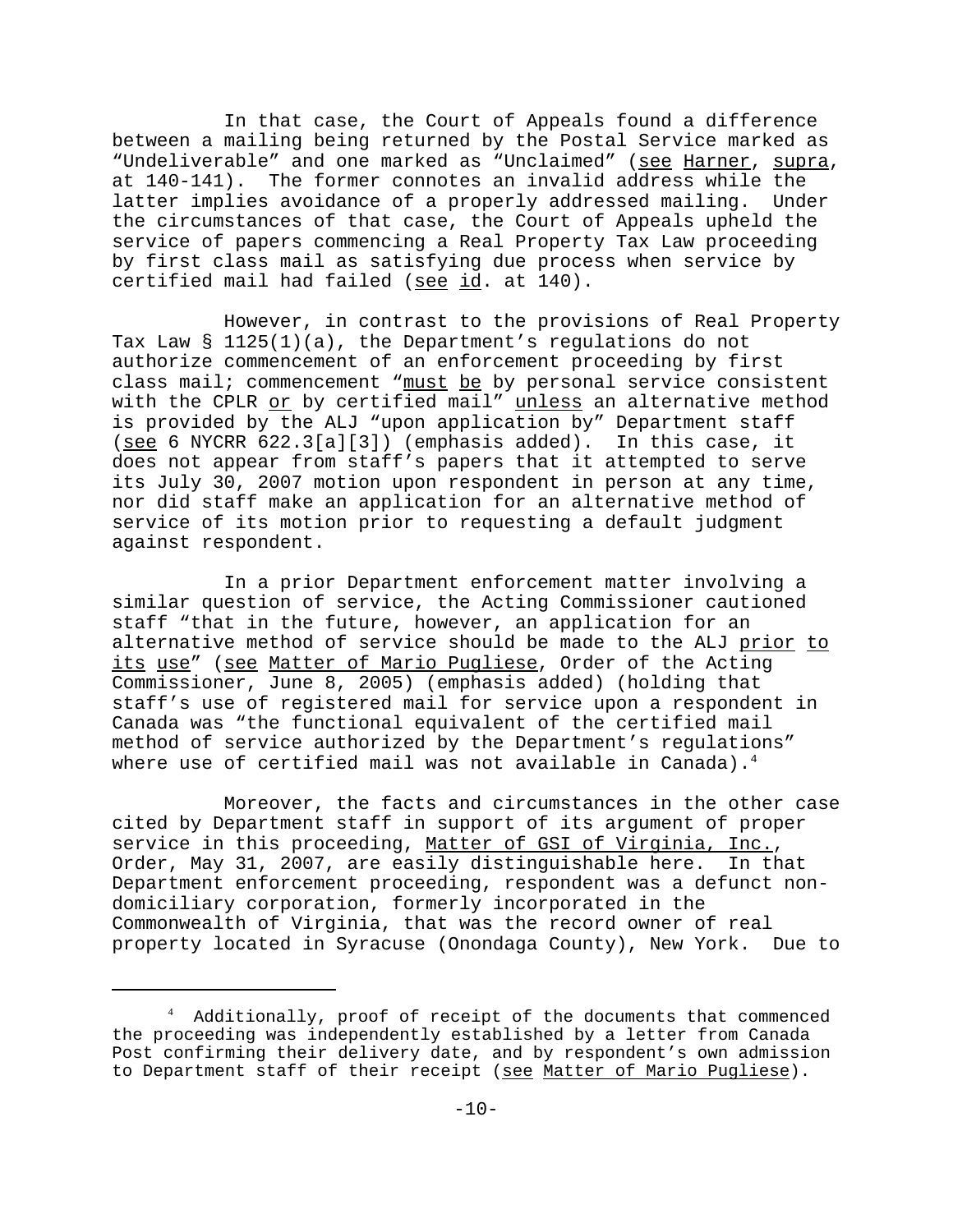the unauthorized, foreign status of the corporate respondent, coupled with the number of different addresses associated with that corporation, Department staff was compelled to expend a significant effort in an attempt to serve a motion for order without hearing upon respondent in that case (see Matter of GSI of Virginia, Inc., ALJ's Hearing Report on Motion for Order Without Hearing, April 27, 2007, at 10-18). Notably, Department staff could not, in the first instance, effect personal service of its motion upon the corporate respondent because it did not have any representatives of record located within the state of New York (see id. at 14).

Staff's attempts at service in that case included sending its motion papers by certified mail over a two-year span to: (i) three different addresses in the Commonwealth of Virginia for the corporate respondent, including its former attorney as registered agent; (ii) the Clerk of the Virginia State Corporation Commission; (iii) an address in Syracuse, New York for the respondent on file with the Onondaga County Clerk, Office of Real Property Tax Assessment; and (iv) an address in Southern Pines, North Carolina for the corporation's president (see id. at 11-16). Staff's efforts failed because all of the certified mailings were returned to the Department undelivered, either with the notation "Not Deliverable as Addressed/Unable to Forward," or with the notation "Unclaimed" (see id. at  $16-18$ ).<sup>5</sup> When the certified mailings to the corporation's president were returned to the Department as "Unclaimed," staff followed that mailing to him by the use of regular mail which was not returned (see id.).

Under those circumstances, as the ALJ assigned to that case I determined, and the Commissioner confirmed, that the unique facts of that proceeding presented a strong case for holding that the service procedure ultimately utilized by Department staff had satisfied the requirements of 6 NYCRR 622.3(a)(3) and, in turn, due process (see Matter of GSI of Virginia, Inc., Order, May 31, 2007). In particular, my hearing report noted, in relevant part, as follows:

> "Based upon the fact that Department staff's October 25, 2006 first class mailing of the within motion papers and a copy of my March 13,

<sup>&</sup>lt;sup>5</sup> Staff did not follow the strict mandates of Business Corporation Law § 307 for serving papers upon an unauthorized foreign corporation by simply delivering a copy of the motion papers commencing its action against the corporate respondent to the New York Secretary of State (see id. at 16).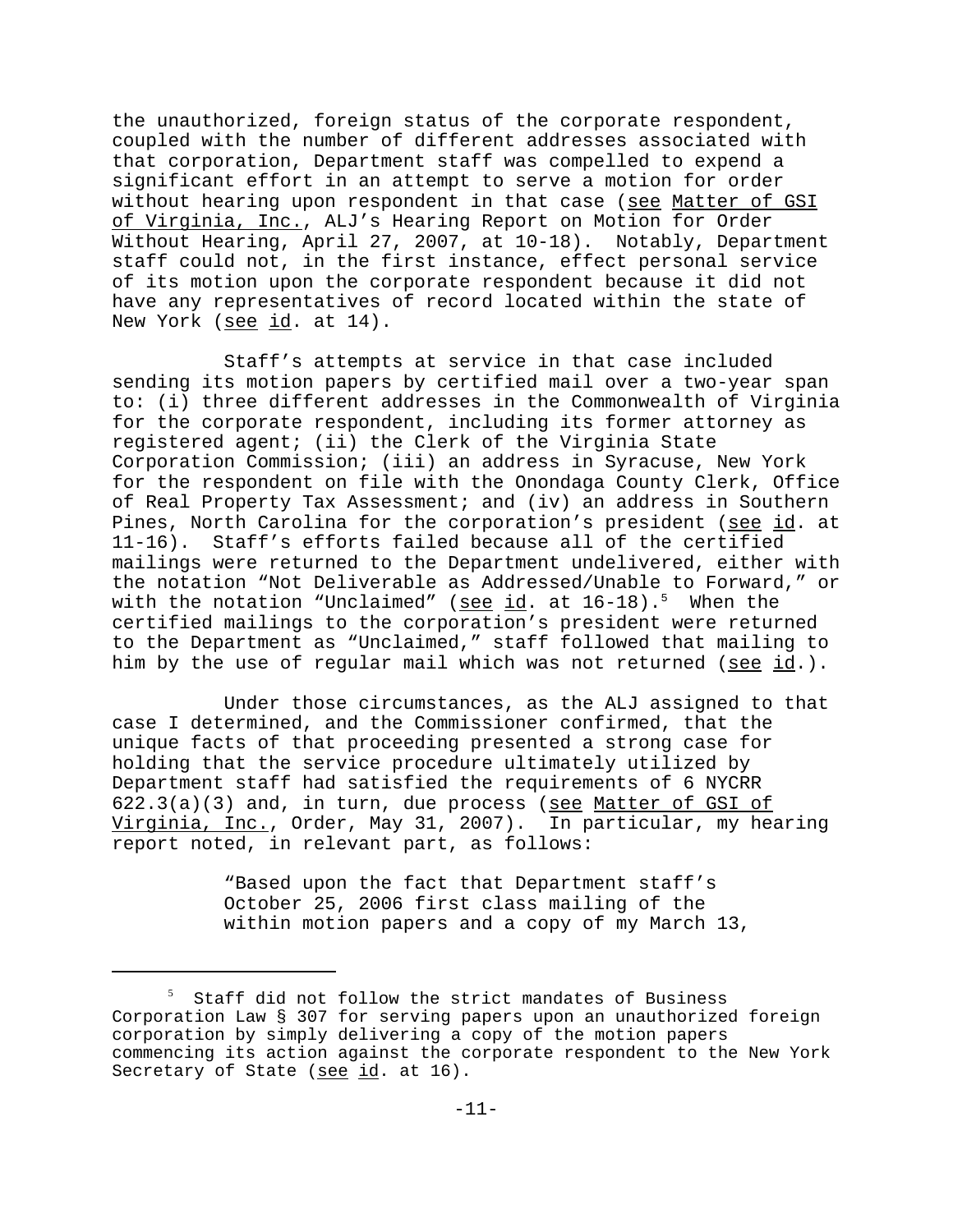2007 letter to respondent's Southern Pines, North Carolina address have not been returned, it is reasonable to conclude that respondent received the motion but is attempting to avoid notice of this proceeding by ignoring the certified mailing of the motion in September 2006. While utilizing the provisions of BCL 307 would, ordinarily, have been the easier method of service upon an unauthorized foreign corporation such as respondent, under the circumstances presented here, Department staff has demonstrated compliance with service by certified mail pursuant to 6 NYCRR 622.3(a)(3) (see Harner, supra). As such, Department staff acquired jurisdiction over respondent GSI of Virginia, Inc. in this matter" (see Matter of GSI of Virginia, Inc., ALJ's Hearing Report, April 27,

2007, at 18) (footnote omitted).<sup>6</sup>

In the present matter, however, staff has not demonstrated that it served its motion for order without hearing upon respondent in a manner consistent with the provisions of 6 NYCRR  $622.3(a)(3)$ . This is particularly true with respect to staff's apparent failure to attempt to serve its July 30, 2007 motion upon respondent in person. According to public records noted by staff, respondent has an address in Adams Center (Jefferson County), New York which is located less than 10 miles away from the City of Watertown where the Department's Region 6 office is headquartered (see fn 1 herein). Nevertheless, in its motion papers, staff fails to indicate how or why personal service upon respondent was, or would be, "impracticable" given respondent's proximity to the Department's Region 6 office.

In this case, Department staff was required to attempt to serve its motion papers upon respondent in person and, if that method proved to be "impracticable," coupled with its previous attempts at certified mail service, staff should then have made an application to the ALJ for an alternative method of service (see 6 NYCRR 622.3[a][3]; see also Matter of Mario Pugliese, Order of the Acting Commissioner, June 8, 2005).

 $^6$  The footnote omitted from this citation made reference to, and quoted, a telephone voicemail message that was left for me on behalf of the corporation's president indicating, among other things, that he had received the Department's mailings in Southern Pines, North Carolina (see Matter of GSI of Virginia, Inc., ALJ's Hearing Report, April 27, 2007, at 13, fn 6).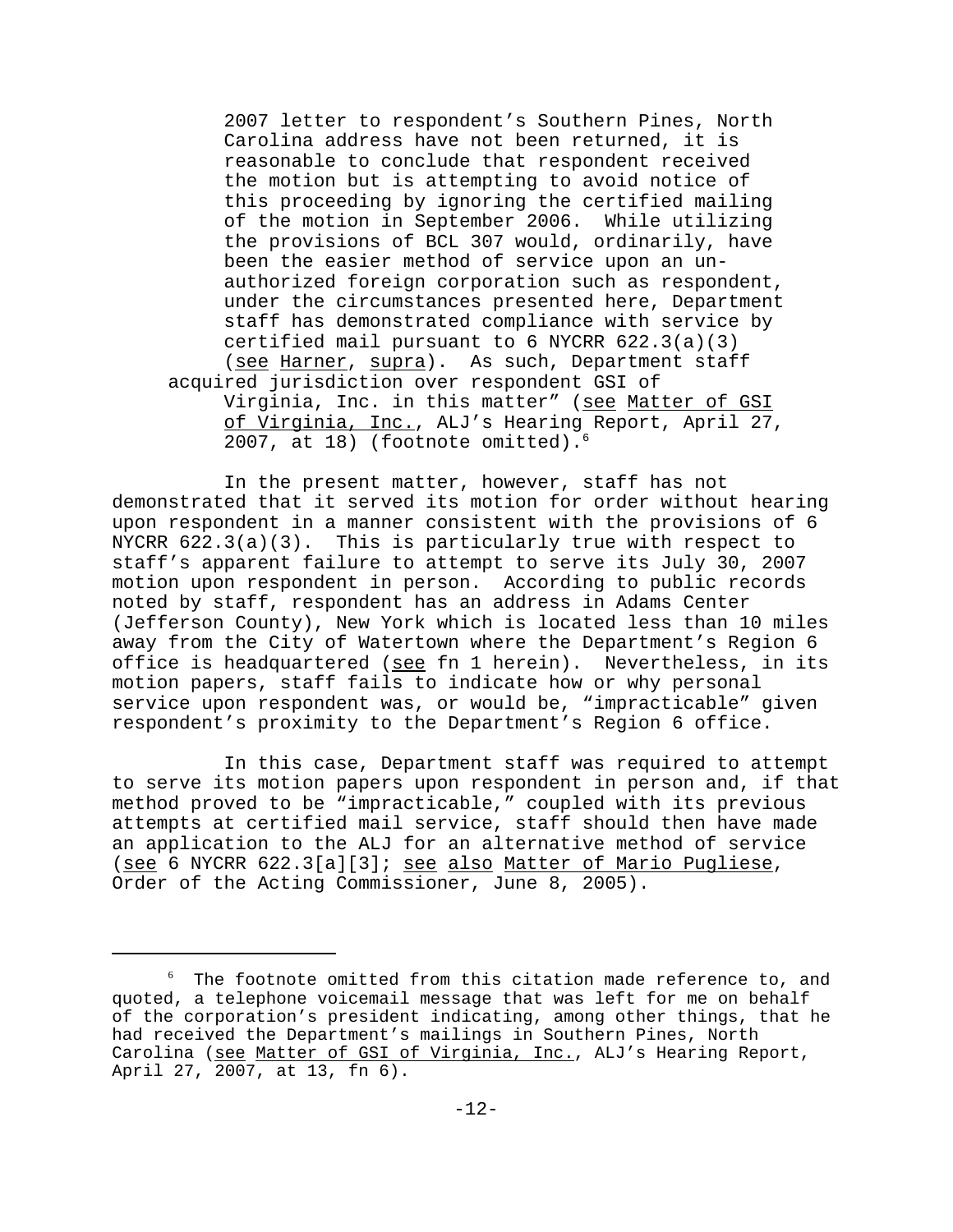## **CONCLUSION**

Based upon its submissions, Department staff did not demonstrate that it complied with the provisions for service of its motion papers upon respondent as required by 6 NYCRR 622.3(a)(3). Accordingly, staff's motion for default judgment against respondent on its July 30, 2007 motion for order without hearing is hereby dismissed, without prejudice.

> \_\_\_\_\_\_\_\_\_\_/s/\_\_\_\_\_\_\_\_\_\_\_\_\_\_ Mark D. Sanza Administrative Law Judge

Dated: January 24, 2008 Albany, New York